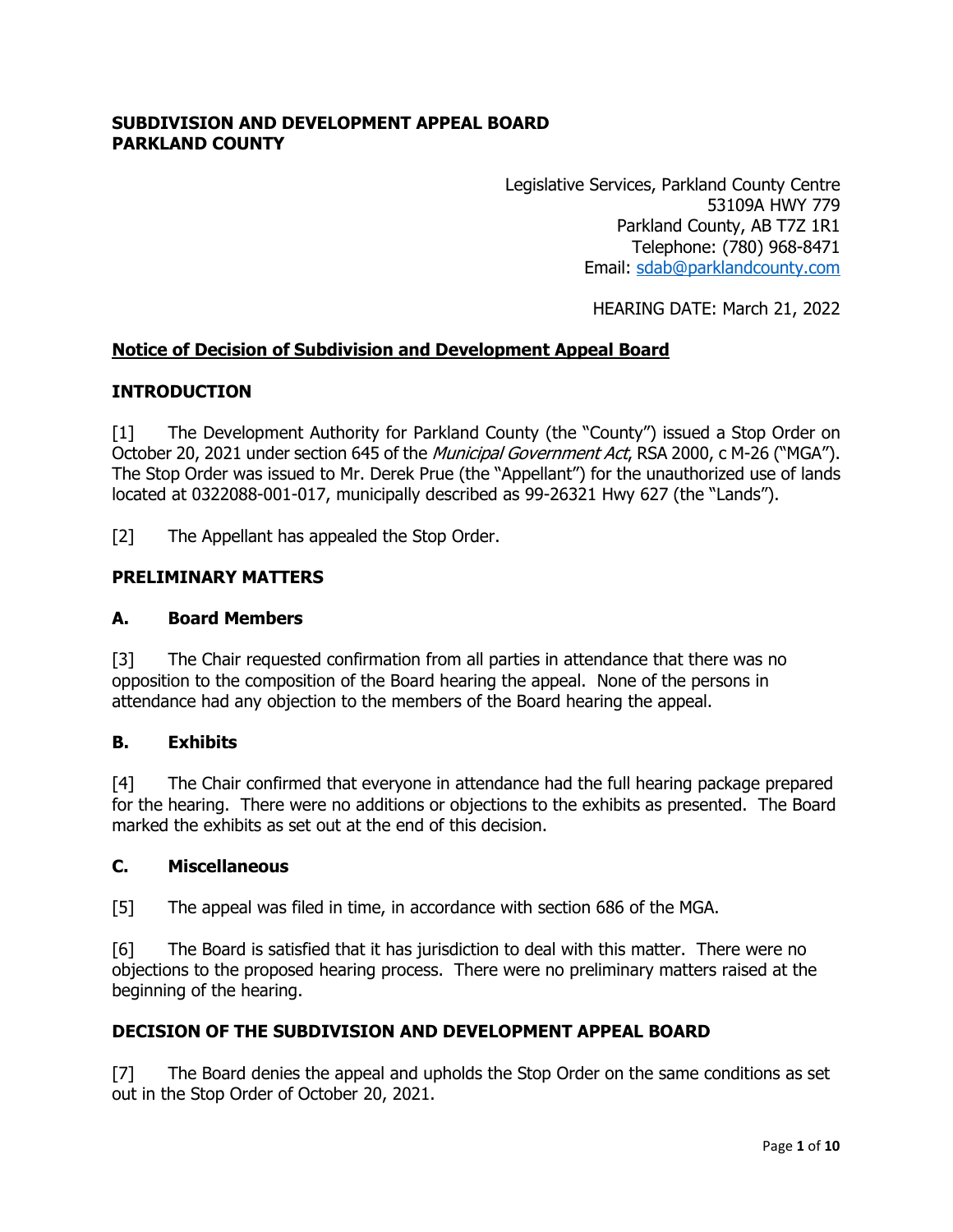# **SUMMARY OF HEARING**

[8] The following is a brief summary of the oral and written evidence submitted to the Board. At the beginning of the hearing, the Board indicated that it had reviewed all the written submissions filed in advance of the hearing.

### **Development Authority**

[9] The Lands at issue are located at Plan 0322088 Block 1 Lot 17 and municipally described as 99-26321 Hwy 627 in Stoneridge Estates. The Lands are in a Country Residential district.

[10] On March 20, 2021, Parkland County Enforcement Services received a complaint regarding noise related to an outdoor event. The file was subsequently transferred to Land Use Enforcement as there were no permits in place for an event facility.

[11] Land Use Enforcement conducted a more detailed review, which revealed that events had been taking place on the Lands since 2018. They found evidence that "Stoneridge Mansion" was being advertised on Airbnb, with bookings available from March 2021 to October 2021. They further determined that activities on the Lands were consistent with Accommodation and Convention Services as defined in the County's Land Use Bylaw 2017-18 (the "LUB"). The LUB defines Accommodation and Convention Services as:

development to serve the traveling public primarily used for the provision of rooms or suites for temporary sleeping accommodation such as hotels (rooms have access from a common interior corridor and are not equipped with individual kitchen facilities), motels (temporary lodging or kitchenette where each room or suite has its own exterior access), country inns (more rooms than bed and breakfast); or, development which provides permanent facilities for meetings, seminars, conventions, product and trade fairs and other exhibitions with or without eating and drinking facilities. This use class does not include Boarding Houses.

[12] Kayla Gunnarson, Peace Officer, Development Compliance, determined that the Lands were being used for Accommodation and Convention Services without development permit approval. She noted that the definition of "Development" in section 616(b) of the MGA includes a "change of use of land or a building or an act done in relation to land or a building that results in or is likely to result in a change in the use of the land or building".

[13] Section 18.2 of the LUB states that it is an offence for any person to commence a use or change the intensity of use, for which a development permit is required but has not been issued or is not valid under the LUB.

[14] On October 20, 2021, Peace Officer Gunnarson served the Appellant with a Stop Order by Registered Mail and Email. The Stop Order was issued pursuant to s 645 of the MGA for unauthorized use of lands located at 0322088-001-017; 99-26321 Hwy 627.

[15] The Stop Order required the Appellant to "Immediately cease and desist the use of the lands for Accommodation and Convention Services."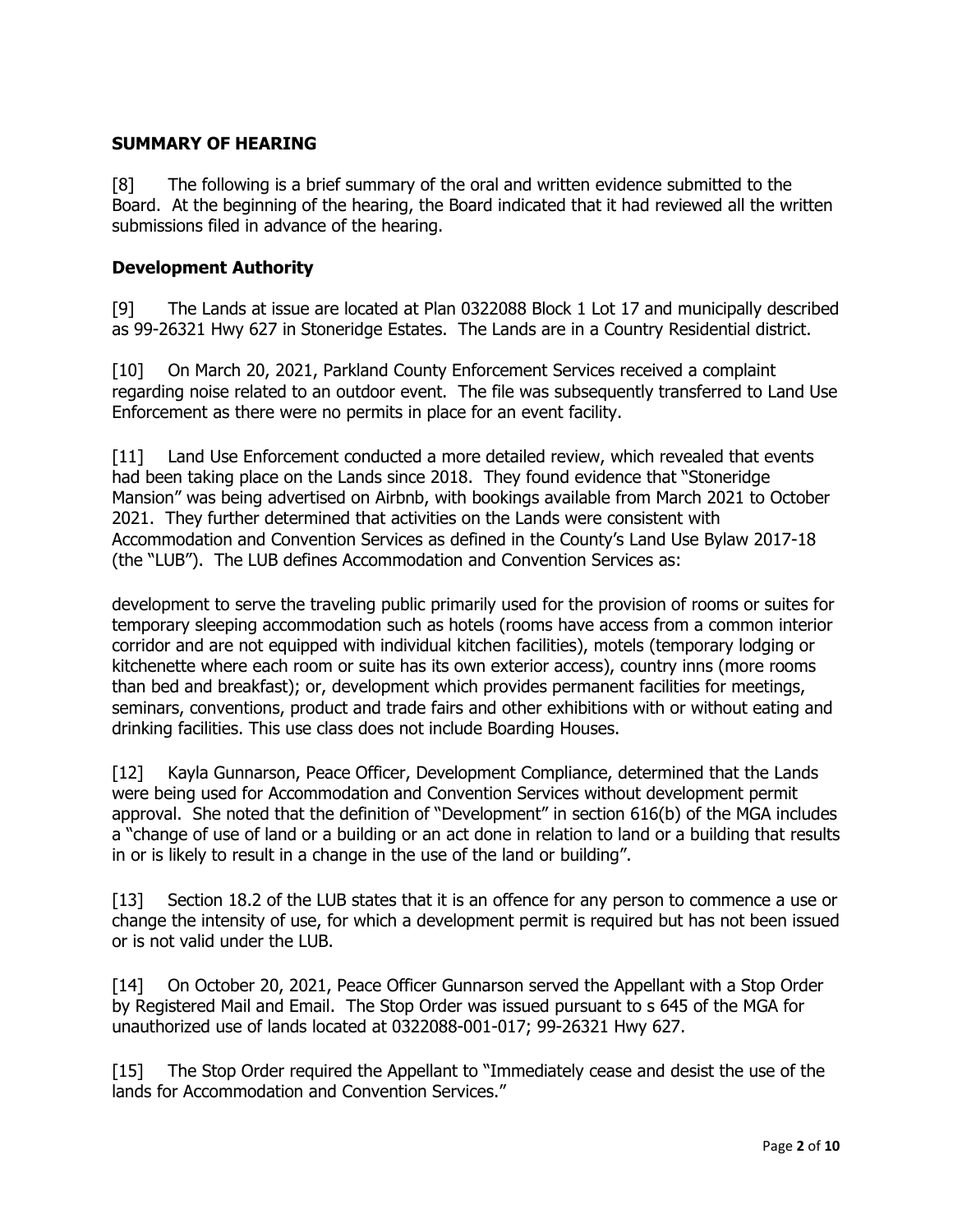[16] The Development Authority argued that the role of the SDAB should be restricted to determining whether the Stop Order was issued correctly, pursuant to the MGA and the LUB.

[17] The Development Authority argued that the Stop Order correctly describes the Lands, identifies the land use infraction, gives a date for compliance, and was issued by a Designated Officer.

[18] In response to Board questions, the Development Authority confirmed that a change in use the Lands would require a development permit. For example, even the operation of a Bed and Breakfast on an occasional basis would require a development permit. The Development Authority confirmed that in this case, it has not received any application for a development permit.

[19] The Development Authority requested that the Appeal be dismissed.

## **Appellant – Derek Prue**

[21] The Appellant was represented at the hearing, by his agent Mr. Jamil Sawani.

[22] Mr. Sawani argued that the Development Authority failed to establish the grounds for issuing the Stop Order, and thus the appeal should be allowed and the Stop Order dismissed.

[23] Mr. Sawani argued that for the Stop Order to be properly issued, there must be evidence that the property was non-compliant with the MGA and LUB prior to the issuance of the Stop Order. Of the information before the SDAB, it is uncertain what information was before the Development Authority at the time they made their decision.

[24] Mr. Sawani argued that the Development Authority has not established that the property was being used in the manner set out in the Stop Order. Further, the use of the property is not contrary to the MGA or the LUB. He implied that some of the events at the property may have been personal events, or events of friends and family of the Appellant.

[25] Mr. Sawani stated that the property was Mr. Prue's primary residence, although he did travel for work which allowed him to rent out the property from time to time.

[26] With respect to the concerns raised by neighbours, Mr. Sawani suggested that certain individuals raising concerns may have vested interests. He also noted that there were only two complaints about the property, which was not significant given the extended amount of time at issue. He further noted that one neighbour had provided a letter of support for the Appellant.

[27] Mr. Sawani conceded that the property is listed on Airbnb and Vrbo, but that this was permitted as "Bed & Breakfast Home" is a permitted use in the Country Residential district. In response to questions from the Board, Mr. Sawani submitted that as Bed & Breakfast Home is a permitted use, as opposed to a discretionary use, there was no need for any additional permit to carry on Bed and Breakfast activities. He further submitted that the "pith and substance" of the use was as a single-family home, and the Bed and Breakfast use was incidental to that use.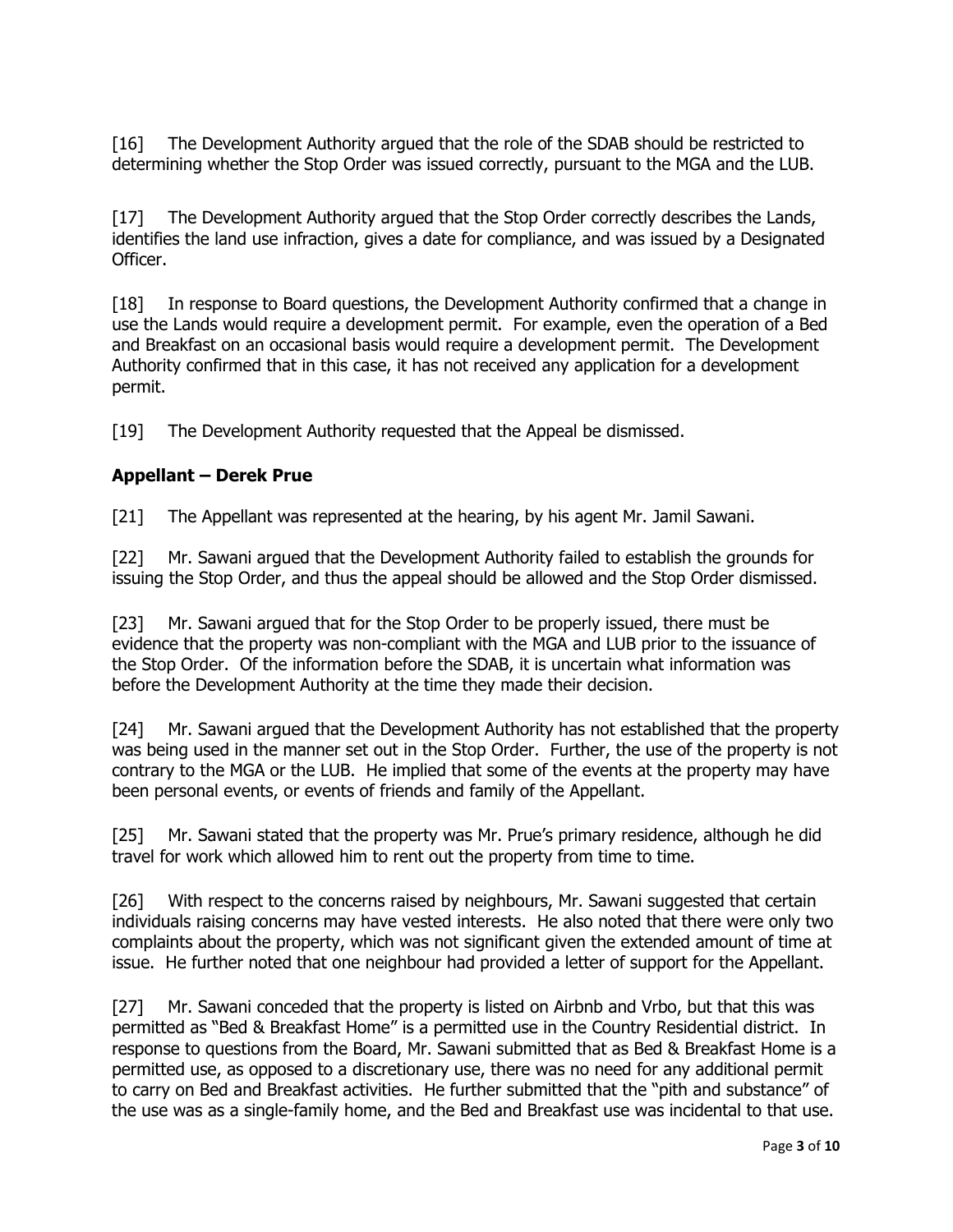[28] In response to further questions from the Board, Mr. Sawani confirmed that he was not aware whether any development permit had been issued to change the use of the property from single-family dwelling to a Bed & Breakfast Home.

[29] With respect to the advertisement for butler and maid services, Mr. Sawani noted that this would form part of any bed and breakfast operation. He also noted that Mr. Prue's family did reside at the property and would provide services if required.

[30] Mr. Sawani noted that the Development Authority has not brought any evidence forward of how many bedrooms are being used as part of the Airbnb rental.

[31] In his closing submissions, Mr. Sawani emphasized that the question before the SDAB is whether the Stop Order was validly issued. Concerns raised by the neighbours; whether there were investigations into noise complaints; and whether the property is listed on Airbnb are not relevant to the ultimate question for the SDAB. The onus is on the Development Authority to establish the basis for the Stop Order, and that basis has not been met.

## **For the Appeal – Lennore and Jim Huddleston (written submissions only)**

[32] Lennore and Jim Huddleston live immediately next door the Appellant to the east. They indicated that while they understand there have been complaints of noise in the past, they have never felt the need to complain about noise levels. In their view, the Lands have not been used as a convention or conference centre.

[33] The Huddleston's indicated that they did not take issue with the continued use of the Lands as a home-share property.

### **Speaking Against the Appeal – Lori and Brian Kinahan**

[34] Lori and Brian Kinahan live on an acreage immediately to the north of the Appellant with their children.

[35] They are concerned that the Lands are being treated as a community hall, and that the resulting noise if very disruptive to the use of their own property. In their written submissions, they detailed their interactions with Parkland County Bylaw Officers to deal with noise complaints, including on school nights.

[36] They noted that the Lands have been rented out as far back as 2019, based on reviews from the Airbnb website which they provided to the Board.

### **Speaking Against the Appeal – Roger Kuntz**

[37] Roger Kuntz made submissions on behalf of himself, his wife Cindy, and his in-laws Claude and Rita Kleefman. He lives immediately to the south of the Lands.

[38] Mr. Kuntz gave evidence that he has dealt with Peace Officers at 3 a.m. in the past. He submitted that the Lands are not being used as a Bed and Breakfast.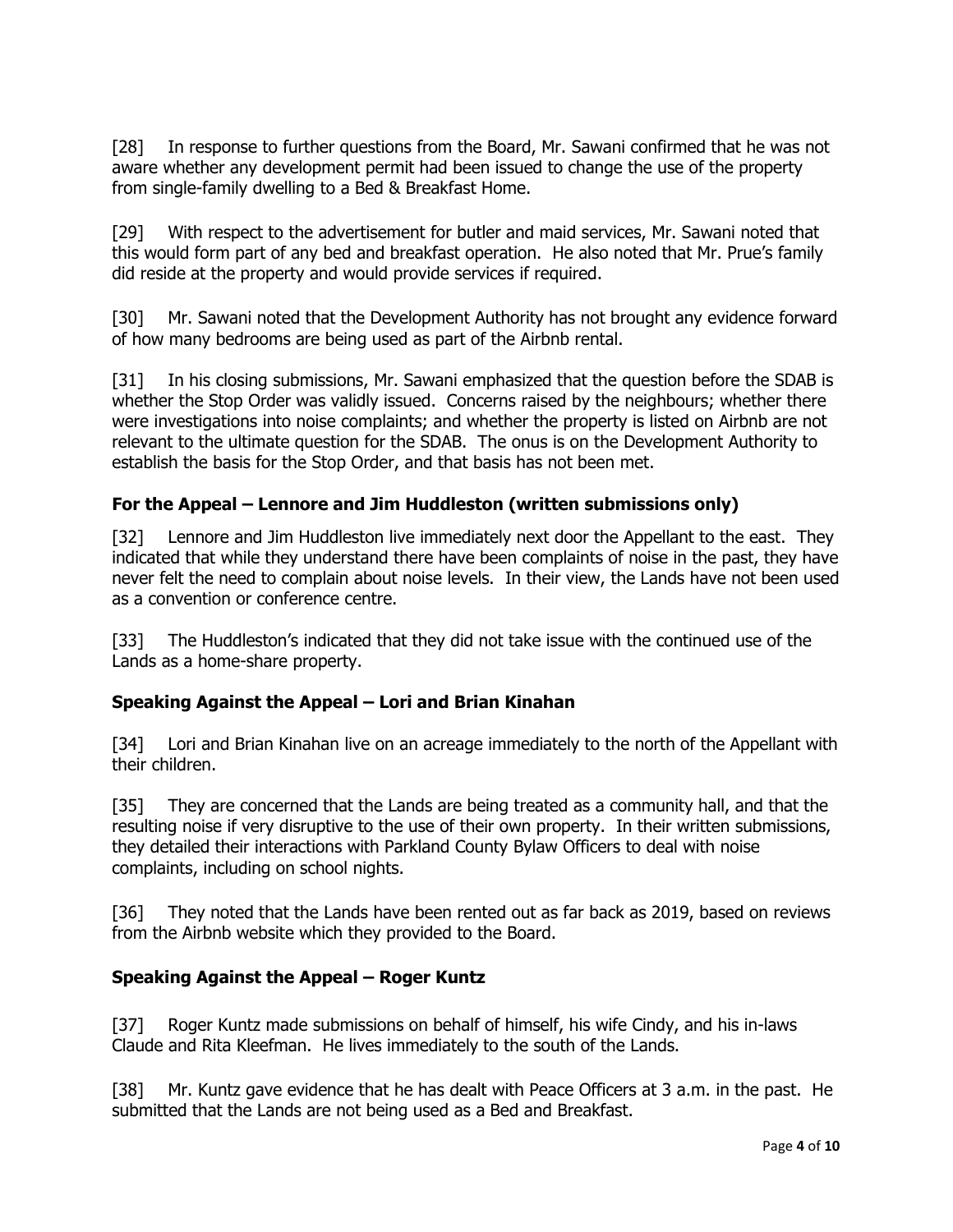[39] Mr. Kuntz also provided the Board with written submissions, which included copies of screenshots taken from the Airbnb website. He noted that the owners do not appear to live at the site, and that there are 8 bedrooms available for rent on the Airbnb website, which is more than the permissible number of rooms for a Bed and Breakfast.

# **Speaking Against the Appeal – David Nelson**

[40] David Nelson has lived next door to the Lands for the past two years. He noted that living next to the Lands was as if he was living next to a community hall. He stated that there is significant noise throughout the summer, mostly on weekends.

[41] Mr. Nelson noted that he does not have any prior relationship to any of the other individuals who came to speak, with the exception of Lori Kinahan.

## **FINDINGS OF FACT**

[42] The Lands are located at Plan 0322088 Block 1 Lot 17, and municipally described at 99- 26321 Highway 627.

- [43] The Lands are in a Country Residential district.
- [44] The Appellant who is subject to the Stop Order is an affected person.
- [45] Those speaking against the appeal are affected persons.

[46] On October 20, 2021, Kayla Gunnarson, Peace Officer, Development Compliance with Parkland County issued and served a Stop Order on Derek Prue for unauthorized use of the Lands.

[47] The Appellant is using the Lands in a manner for which he does not have a development permit.

### **REASONS**

### **Jurisdiction**

[48] The Board's jurisdiction is found in section 687(3) of the MGA. The Board has the authority to confirm, vary or revoke the Stop Order or any condition attached to it.

**687(3)** In determining an appeal, the subdivision and development appeal board [….]

(c) may confirm, revoke or vary the order, decision or development permit or any condition attached to any of them or make or substitute an order, decision or permit of its own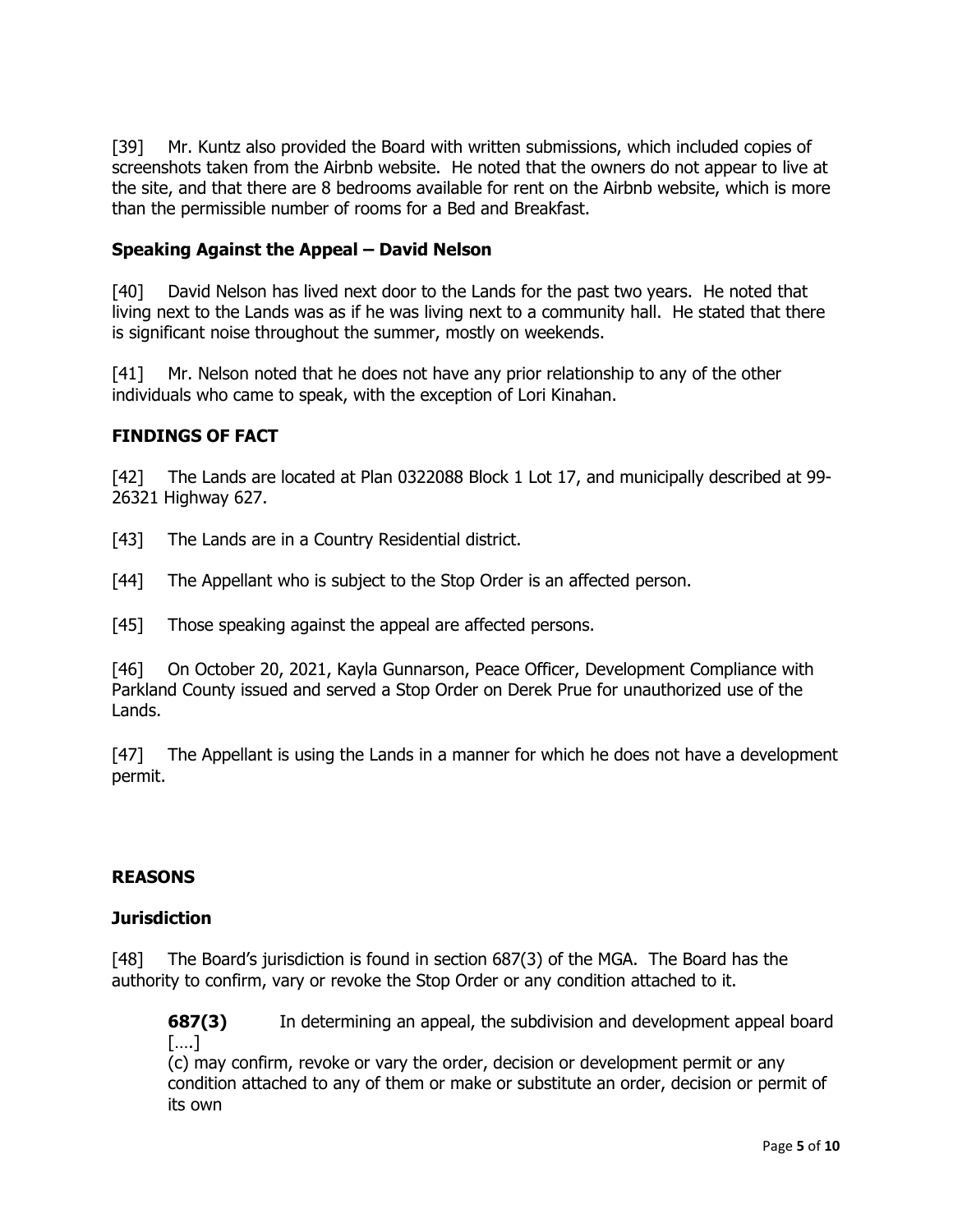[…]

[49] In making this decision, the Board considered the MGA, the LUB and the oral and written submissions provided by the Development Authority, the Appellants and the affected persons.

# **Affected Person**

[50] The Board finds that the Appellant is an affected person because he was the recipient of the Stop Order and is therefore entitled to file the appeal. Those speaking in opposition to the appeal (Mr. & Ms. Kinahan, Mr. Kuntz, and Mr. Nelson) all live in close proximity to the Lands. Therefore, the Board finds that they are affected.

# **Was the Stop Order Validly Issued?**

# Technical Requirements

[51] The first question the Board must address is whether the Stop Order was validly issued. The onus is on the Development Authority to establish that the Stop Order was valid.

[52] The Board first considered whether the Stop Order met the technical requirements set out in Section 645 of the MGA. The Board notes that the Appellant did not argue that there was a breach of the requirements in the MGA; however, the Board must still be satisfied that the requirements for the Stop Order were met.

[53] A copy of the Stop Order was in evidence before the Board. The Stop Order includes the date it was issued (October 20, 2021), and indicates that it was delivered to the Appellant via Registered Mail, and Email. The Stop Order also states what must be done by the Appellant, and indicates that the action must be taken "immediately". The Board further notes that the Stop Order was signed by Kayla Gunnarson, Peace Officer, Development Compliance with Parkland County.

[54] In light of this evidence, and noting that there was no argument or evidence to the contrary, the Board is satisfied that the Stop Order meets the requirements of the MGA.

# Was the use of the Lands authorized?

[55] The next question before the Board is whether the Stop Order was validly issued for a breach of the MGA, development permit, or condition of subdivision. In this case, the question before the Board is whether there has been an unauthorized development on the Lands.

[56] The Development Authority argued that the Appellant was using the Lands for Accommodation and Convention Services, contrary to the LUB. Accommodation and Convention Services is neither a Permitted, nor Discretionary use within a CR – Country Residential district.

[57] As set out above, the definition of Accommodation and Convention Services includes developments to serve the traveling public for temporary sleeping accommodations, or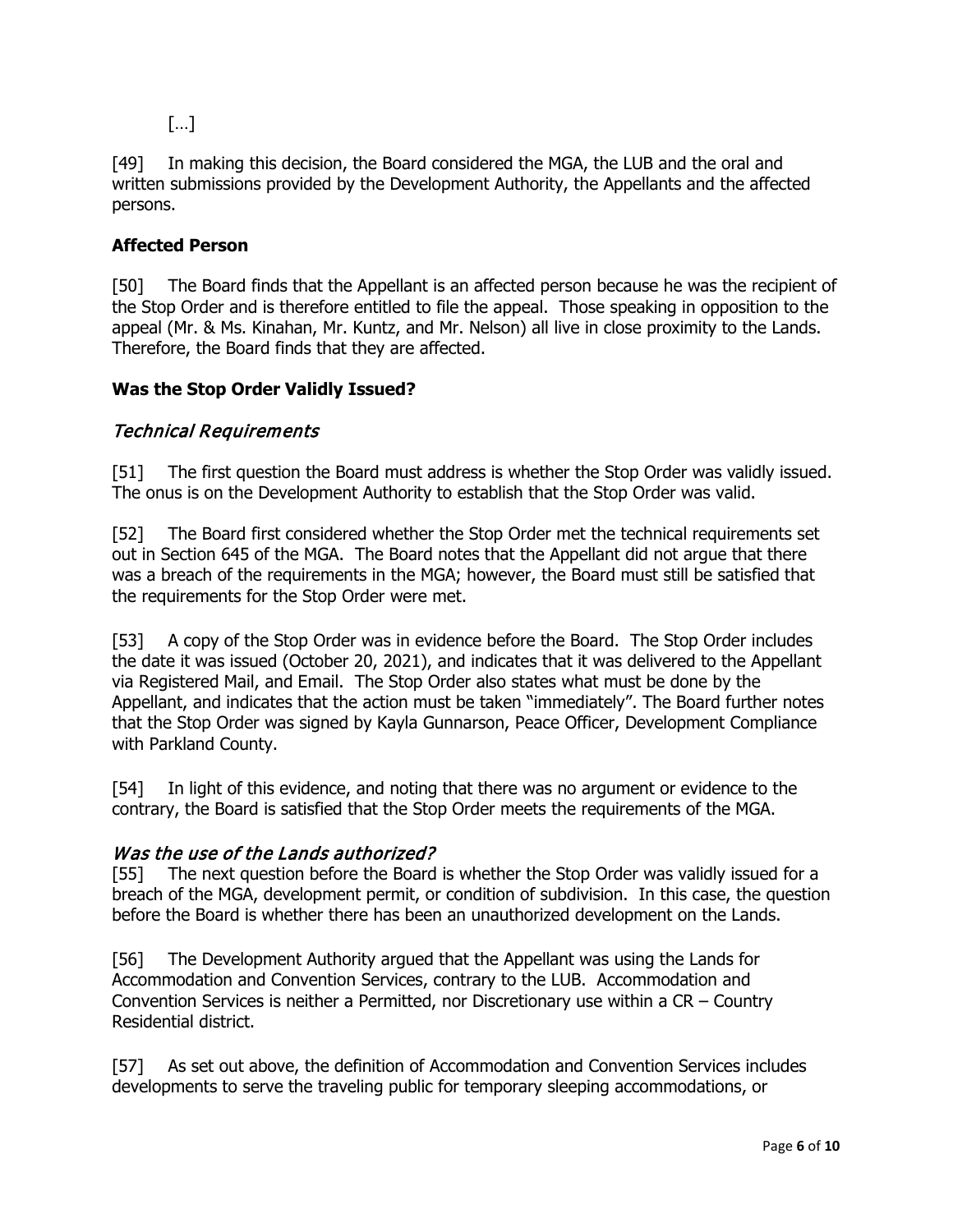development which provides permanent facilities for meetings, seminars, conventions, product and trade fairs and other exhibitions; but does not include Boarding Houses.

[58] The Appellant's Agent admitted that the Lands were being rented out from time-to-time on Airbnb and Vrbo; however, argued that Bed & Breakfast Home is a permitted use in the Country Residential district. In any event he argued, the Bed & Breakfast Home is ancillary to the use of the home as a dwelling.

[59] In assessing whether the Stop Order was validly issued, the Board reviewed the text of the MGA, the LUB, and the Stop Order itself. The re: line of the Stop Order reads "Unauthorized Use of Lands located at 0322088-001-017; 99-26321 Hwy 627". The Stop Order goes on to cite section 1.3 of the then LUB, that states:

1. No developments, other than those described in Subsection 16.2 of this Bylaw as "deemed approved", shall be undertaken within the County unless a development application has been approved and a development permit has been issued.<sup>[1](#page-6-0)</sup>

[60] Part 17 of the MGA deals with Planning and Development. Section 616(b) defines "development", and includes the following:

(iii) a change of use of land or a building or an act done in relation to land or a building that results in or is likely to result in a change in the use of the land or building […]

[61] The uncontroverted evidence before the Board is that the Lands are being rented out from time-to-time on Airbnb and Vrbo. While the Development Authority and the Appellant characterized the events taking place on the Lands differently, there was no dispute that the Lands were being rented out for use on these websites. The Board accepts the unchallenged evidence of the Development authority that Parkland County Peace Officers investigated the Lands, and found that the Lands were being used to host parties, and that Stoneridge Mansion is listed on the Airbnb website. Based on this evidence, the Board is satisfied that, in accordance with the definition of "development" in the MGA, there is a development on the Lands. There has been a change of use for the Lands. Regardless of whether the Lands are being used as Accommodation and Conventions Services, or Bed & Breakfast Home, the use of the Lands has changed.

# **Whether the Change in Use Requires a Development Permit?**

[62] The Development Authority and the Appellant took irreconcilable positions with respect to whether a change in use required a Development Permit.

[63] In response to questions from the Board, the Development Authority stated that if the Appellant wished to operate a Bed & Breakfast Home, the County would require a development

<span id="page-6-0"></span><sup>&</sup>lt;sup>1</sup> The Board notes that section 1.3 of the current LUB reads "1. No person shall commence or continue a development, other than a development described in Subsection 16.2. without a Development Permit issued in accordance with this Bylaw." No party took issue with the updated wording during the course of the hearing. In any event, the Board notes that the update to the language does not change the intention of the sub-section, that is that a development requires a development permit.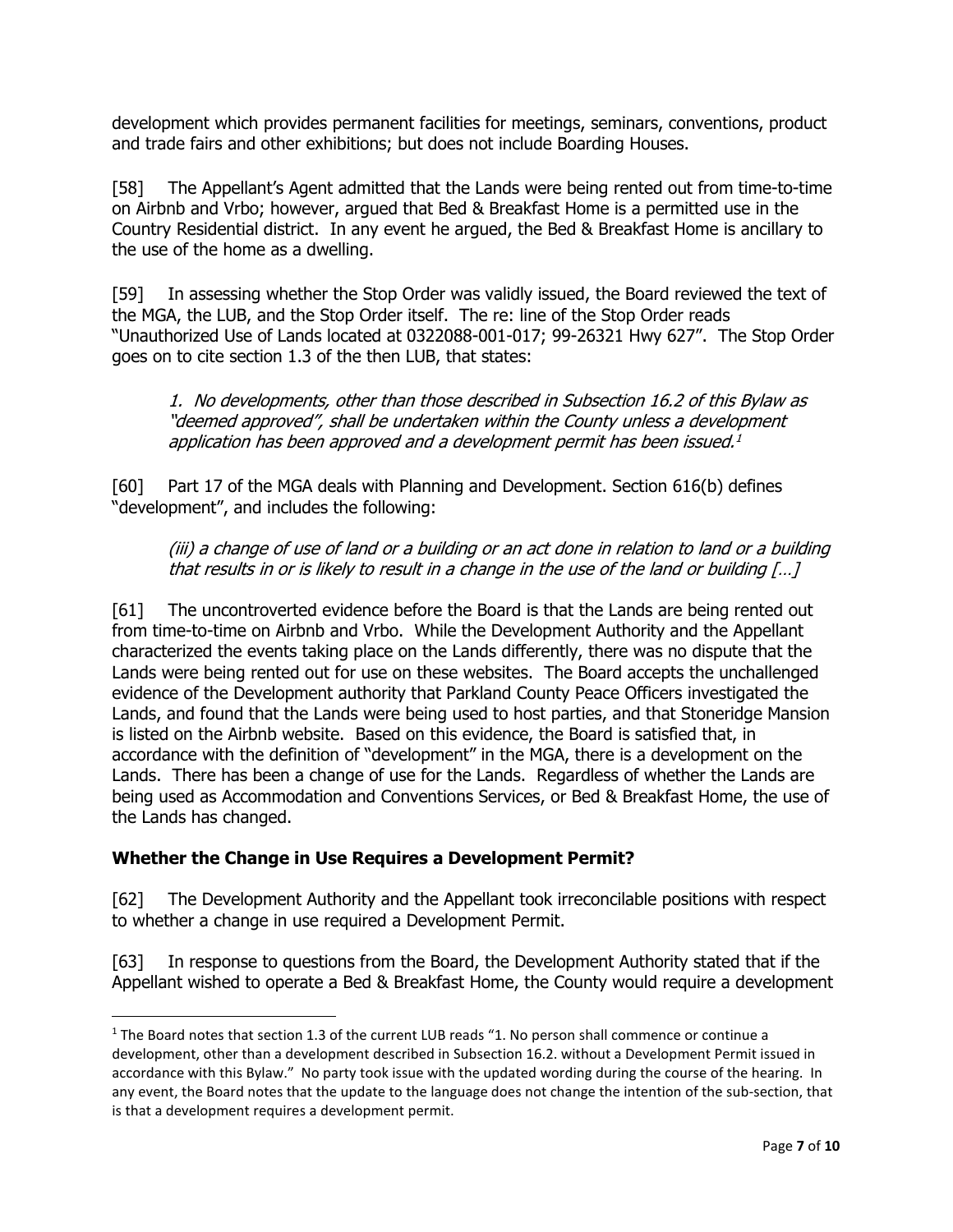permit for the change in use from a single family home, even if the Bed & Breakfast Home was only operating on an occasional basis.

[64] The Appellant's agent argued that a permit is not required under the bylaw, because Bed & Breakfast Home is a permitted use under the LUB. He did note that the residence on the Lands was a single-family dwelling, and approved as such.

[65] In this case, the Board prefers the argument presented by the Development Authority; in the Board's view, the change in use of the Lands required a development permit. In reaching this conclusion, the Board considered s. 1.3 of the LUB that expressly provides that no developments shall be undertaken in the County unless a development application has been approved and a development permit issued. The Board notes that the exceptions provided for in s. 16.2 of the LUB are not relevant in this case.

[66] In the Board's view, the intention and language of the LUB is clear: a change in the use the Lands requires a development application and a permit from the County.

# **Do the Appellants have a development permit?**

[67] The evidence of the Development Authority was that there was no development permit to use the Lands as a Bed & Breakfast Home, or as Accommodation and Convention Services. In response to Board questions, the Appellant's agent confirmed that the Appellant did not have a development permit for a Bed & Breakfast Home. The Appellant's justification was that it was not necessary to obtain a development permit for a permitted use.

[68] As indicated above, renting the Lands out on Airbnb and Vrbo is a development and thus requires a development permit. Regardless of the characterization of the change in use, the Appellant is not excused from the obligation to obtain a permit. The failure to obtain a permit is breach of the County's LUB.

[69] Based on the evidence before it, the Board finds that the Appellant has no development permit.

# **Other Justifications**

[70] The Board notes that the Appellant did not argue that the use of the Lands was lawfully non-conforming. The evidence of the Development Authority was that a Parkland Peace Officer investigated a complaint of a bachelor party on the Lands on March 20, 2021. The LUB requires that a development requires a development permit, and this requirement has been in place since at least the time when the Stop Order was issued on October 20, 2021.

[71] Therefore, there is no need to consider whether the use was a lawful non-conformity.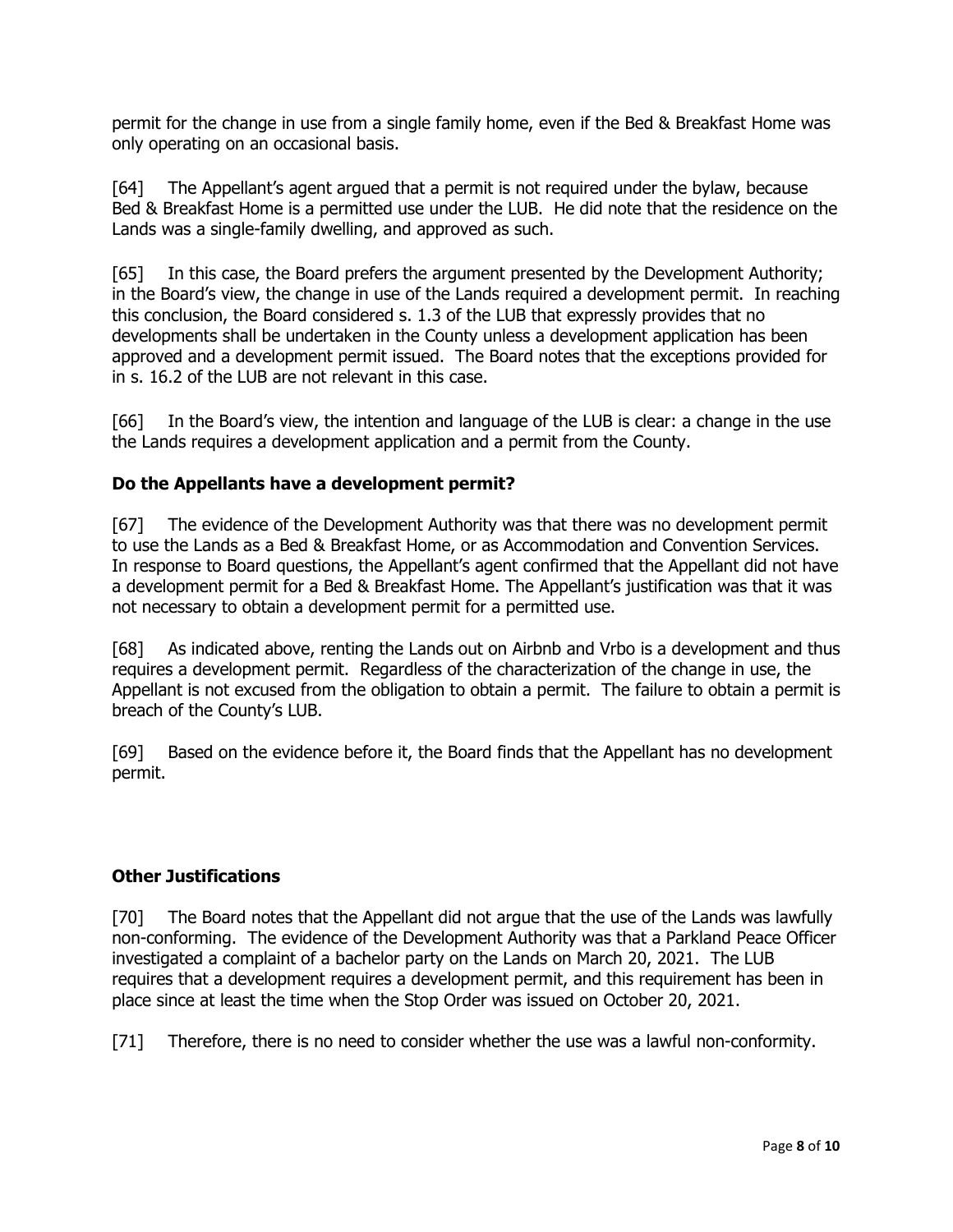# **Remedy**

[72] The Board has found that there is a development on the Lands, and that there is no development permit for that development. The Stop Order was issued for the unauthorized use of Lands. In light of these conclusions, and for the reasons set out above, the Board finds that the Stop Order was validly issued and upholds the Stop Order.

[73] Having upheld the Stop Order, the Board must assess whether it will extend the time for compliance, and if so, by how much.

[74] The Board notes that the Appellants did not ask for an extension of time to continue to use the Lands for an unauthorized use. The Stop Order specifies that the unauthorized use of the Lands must cease "immediately".

[75] The Board did not entertain an extension of time in this case. The Board notes that the Stop Order was issued on October 20, 2021 and that Parkland County Peace Officers were investigating the use of the Lands as far back as March, 2021. In the Board's view, the Appellant has had notice of the unauthorized use since at least that time and has had sufficient time to take any steps necessary to comply with the Stop Order.

[76] Issued this  $1<sup>st</sup>$  day of April, 2022 for the Parkland County Subdivision and Development Appeal Board.

 $\overline{a}$ 

Barb Williams, SDAB Clerk, on behalf of Dylan Smith, Chair SUBDIVISION AND DEVELOPMENT APPEAL BOARD

This decision may be appealed to the Court of Appeal of Alberta on a question of law or jurisdiction, pursuant to Section 688 of the Municipal Government Act, RSA 2000, c M-26.